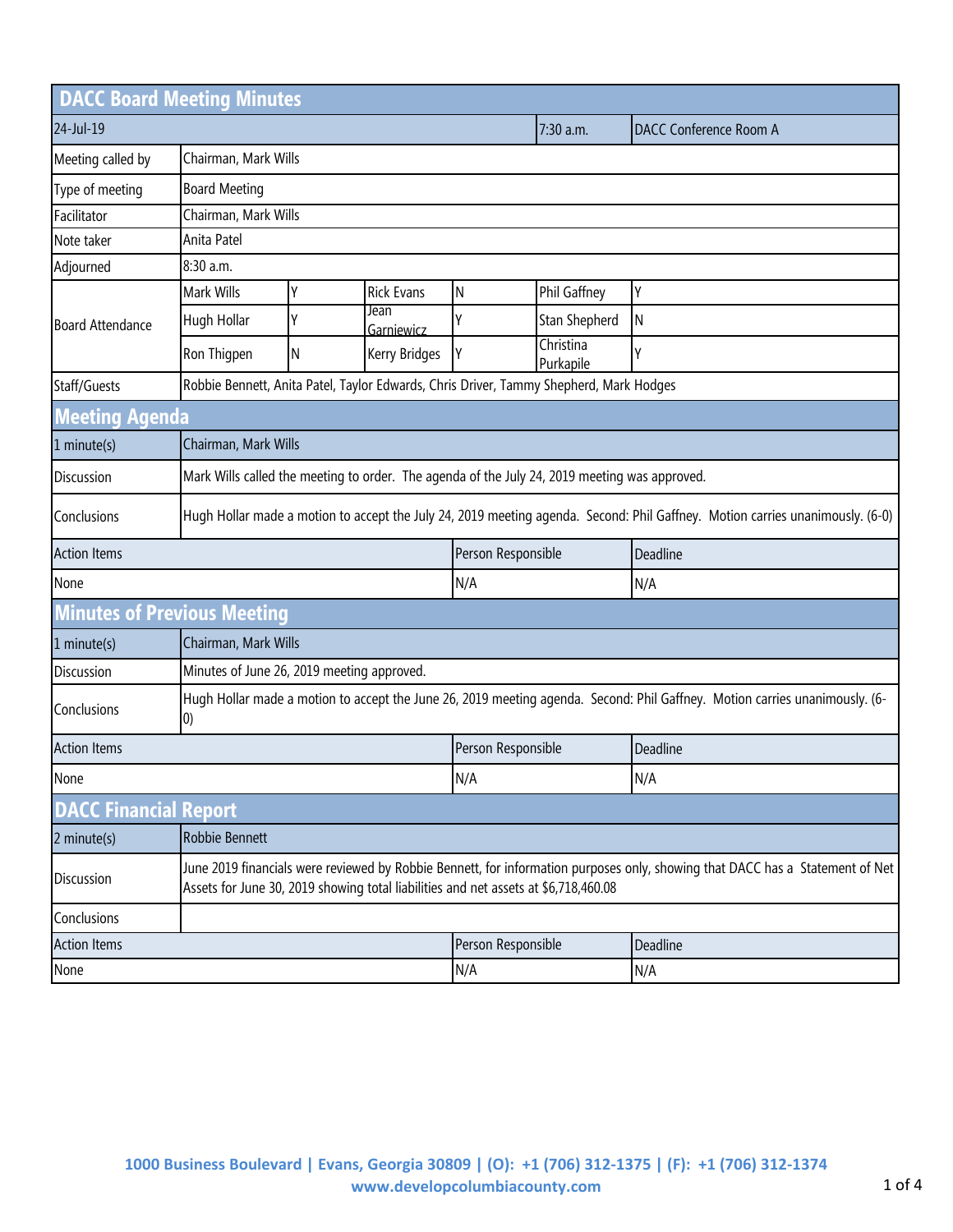| <b>Chairman's Report</b>      |                                                                                                                                                                                                                                                                                                                                                                                                                                                                                                                                                                                                                                                                                                                                                                                                                                                                                                                                                            |                    |          |     |  |  |
|-------------------------------|------------------------------------------------------------------------------------------------------------------------------------------------------------------------------------------------------------------------------------------------------------------------------------------------------------------------------------------------------------------------------------------------------------------------------------------------------------------------------------------------------------------------------------------------------------------------------------------------------------------------------------------------------------------------------------------------------------------------------------------------------------------------------------------------------------------------------------------------------------------------------------------------------------------------------------------------------------|--------------------|----------|-----|--|--|
| 15 minute(s)                  | Robbie Bennett                                                                                                                                                                                                                                                                                                                                                                                                                                                                                                                                                                                                                                                                                                                                                                                                                                                                                                                                             |                    |          |     |  |  |
|                               | Mark Wills commended the County and DACC for their work in making the median at the entrance of the White Oak Business Park<br>and Innovation Parkway look nice with the landscaping cleanup and mowing. Kerry Bridges commented that the recent<br>landscaping cleanup and timber-clearing, has helped make the remaining parcels and their geography much more visible to future<br>prospects.                                                                                                                                                                                                                                                                                                                                                                                                                                                                                                                                                           |                    |          |     |  |  |
| <b>Discussion</b>             | White Oak Business Park monument sign and median sign renditions were presented and recommended as the standards that<br>would like to be set for the business park. Mark Wills shared that samples were physically taken to the park and placed in the<br>landscaping to get a real view of what the materials and colors chosen would look like. Robbie stated that this would be a unique<br>sign concept and would set the standard for the business park. DACC is finalizing pricing with sign company but looks to be 25%<br>under the sign expenditures approved by the DACC Board. Tennant plaques and standards for these will be addressed<br>thoroughly in the business park covenants.                                                                                                                                                                                                                                                         |                    |          |     |  |  |
| Conclusions                   | Jean Garniewicz made a motion to accept the sign proposal from with White Oak Business Park with the chosen rocks, patina and<br>lettering as presented . Second: Hugh Hollar. Motion carries unanimously. (6-0)                                                                                                                                                                                                                                                                                                                                                                                                                                                                                                                                                                                                                                                                                                                                           |                    |          |     |  |  |
| <b>Action Items</b>           | Deadline<br>Person(s) Responsible                                                                                                                                                                                                                                                                                                                                                                                                                                                                                                                                                                                                                                                                                                                                                                                                                                                                                                                          |                    |          |     |  |  |
| None                          |                                                                                                                                                                                                                                                                                                                                                                                                                                                                                                                                                                                                                                                                                                                                                                                                                                                                                                                                                            | N/A                |          | N/A |  |  |
| <b>DACC Committee Reports</b> |                                                                                                                                                                                                                                                                                                                                                                                                                                                                                                                                                                                                                                                                                                                                                                                                                                                                                                                                                            |                    |          |     |  |  |
| $5$ minute(s)                 | Robbie Bennett, Taylor Edwards, Phil Gaffney                                                                                                                                                                                                                                                                                                                                                                                                                                                                                                                                                                                                                                                                                                                                                                                                                                                                                                               |                    |          |     |  |  |
| Discussion                    | Robbie Bennett shared the Property Committee Report:<br>1) White Oak Signage<br>- Material samples - Stone, metal, lettering<br>2) Due Diligence at White Oak<br>- continuing to expand efforts at White Oak to continue Grad Certification for Phase 2<br>- Robbie said that Taylor's work on the Grad certification was commended by the State<br>3) Timber clearing looks good and will continue in the upcoming weeks<br>Taylor Edwards shared the Existing Business Committee Report:<br>1) Industry Appreciation night was well received by our existing industry. 25 companies were invited.<br>They were very appreciative of the evening and the respect shown toward them.<br>2) HR Manufacturing group meetings are going well<br>3) Apprenticeship - education and collaboration with technical college system (which has received a \$1.8 million<br>grant which can not be used toward marketing which is where they would like DACC's help) |                    |          |     |  |  |
| Conclusions                   |                                                                                                                                                                                                                                                                                                                                                                                                                                                                                                                                                                                                                                                                                                                                                                                                                                                                                                                                                            |                    |          |     |  |  |
| <b>Action Items</b>           |                                                                                                                                                                                                                                                                                                                                                                                                                                                                                                                                                                                                                                                                                                                                                                                                                                                                                                                                                            | Person Responsible | Deadline |     |  |  |
| None                          |                                                                                                                                                                                                                                                                                                                                                                                                                                                                                                                                                                                                                                                                                                                                                                                                                                                                                                                                                            | N/A                |          | N/A |  |  |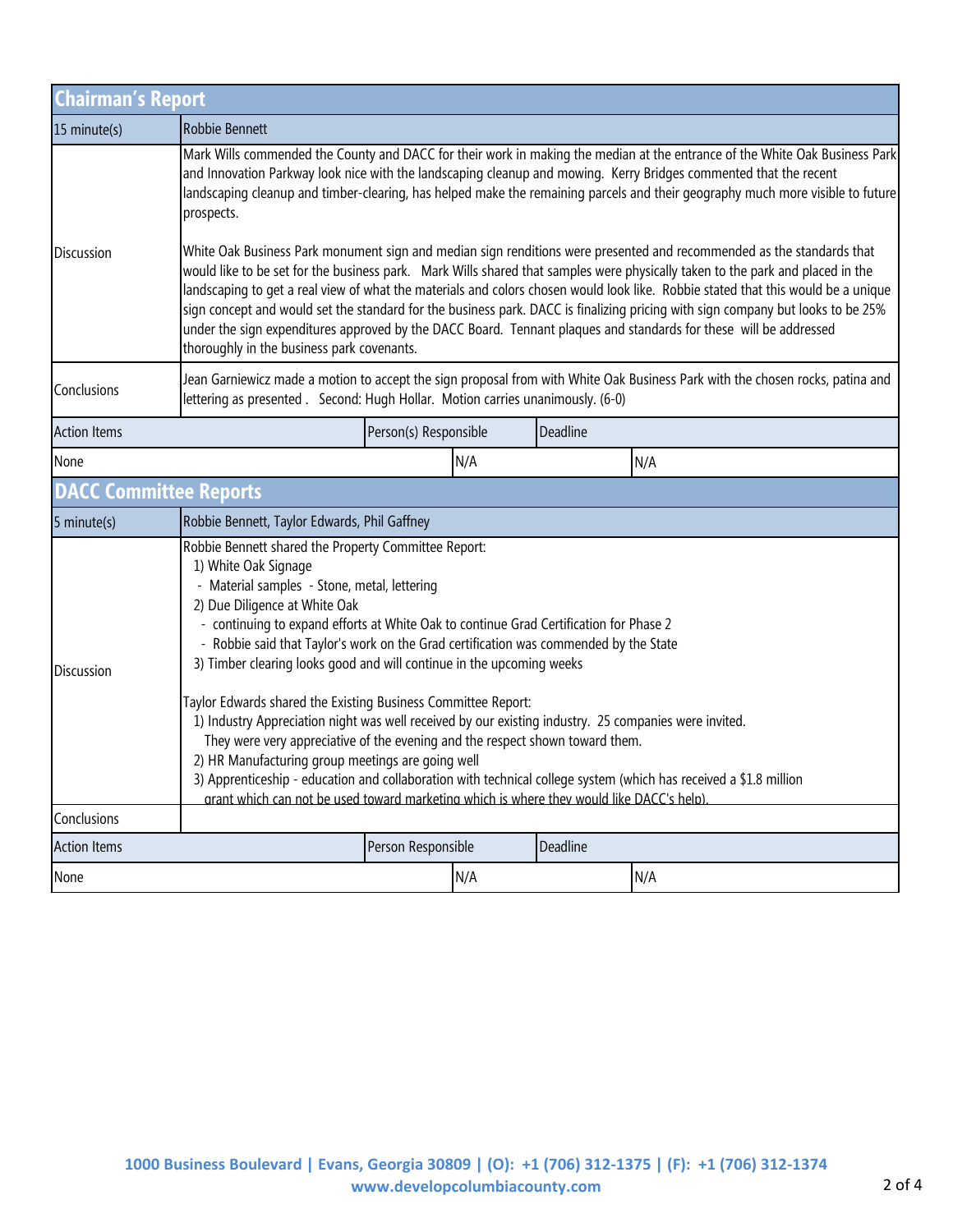|                     | <b>Economic Development Update</b>                                                                                                                                                                                                                                                                                                                                                                                                                                                                                                                                                                                                                                                                                                                                                                                                                                                                                                                                                                                                                                                                   |                    |          |  |  |  |
|---------------------|------------------------------------------------------------------------------------------------------------------------------------------------------------------------------------------------------------------------------------------------------------------------------------------------------------------------------------------------------------------------------------------------------------------------------------------------------------------------------------------------------------------------------------------------------------------------------------------------------------------------------------------------------------------------------------------------------------------------------------------------------------------------------------------------------------------------------------------------------------------------------------------------------------------------------------------------------------------------------------------------------------------------------------------------------------------------------------------------------|--------------------|----------|--|--|--|
| 13 minute(s)        | Robbie Bennett                                                                                                                                                                                                                                                                                                                                                                                                                                                                                                                                                                                                                                                                                                                                                                                                                                                                                                                                                                                                                                                                                       |                    |          |  |  |  |
| <b>Discussion</b>   | Robbie Bennett shared the June Economic Development update.<br>Highlights:<br>1) Sues was very informative and the follow-up and new relationship building was worth the trip<br>2) Select USA - 4 projects are asking for existing building space<br>3) FL Schmidt ground-breaking post-poned due to death in owner's family<br>4) TechNet Augusta is August 19-23, Robbie and Taylor will be attending<br>5) Fold-out marketing booklet proof 4" x 6" folded and opens to 27" x 16".<br>- Robbie said that KRUHU did a great job on this.<br>Taylor shared the June Economic Development Coordinator report highlighting:<br>1) Updates being made to the Opportunity Zone and Military Zone data/materials<br>2) HR & Manufacturing meeting was about recruiting and retaining workforce, blended workforces<br>- Melissa Furman with Augusta University attended and answered questions for attendees<br>3) Manufacturing tour - Forces United is working to bring back manufacturing tours to help marry employers with<br>veterans leaving Fort Gordon and re-entering the civilian workforce. |                    |          |  |  |  |
| Conclusions         |                                                                                                                                                                                                                                                                                                                                                                                                                                                                                                                                                                                                                                                                                                                                                                                                                                                                                                                                                                                                                                                                                                      |                    |          |  |  |  |
| <b>Action Items</b> | Deadline<br>Person Responsible                                                                                                                                                                                                                                                                                                                                                                                                                                                                                                                                                                                                                                                                                                                                                                                                                                                                                                                                                                                                                                                                       |                    |          |  |  |  |
| None                |                                                                                                                                                                                                                                                                                                                                                                                                                                                                                                                                                                                                                                                                                                                                                                                                                                                                                                                                                                                                                                                                                                      | N/A                | N/A      |  |  |  |
| <b>Old Business</b> |                                                                                                                                                                                                                                                                                                                                                                                                                                                                                                                                                                                                                                                                                                                                                                                                                                                                                                                                                                                                                                                                                                      |                    |          |  |  |  |
| $0$ minute(s)       | None                                                                                                                                                                                                                                                                                                                                                                                                                                                                                                                                                                                                                                                                                                                                                                                                                                                                                                                                                                                                                                                                                                 |                    |          |  |  |  |
| <b>Discussion</b>   | None                                                                                                                                                                                                                                                                                                                                                                                                                                                                                                                                                                                                                                                                                                                                                                                                                                                                                                                                                                                                                                                                                                 |                    |          |  |  |  |
| Conclusions         | None                                                                                                                                                                                                                                                                                                                                                                                                                                                                                                                                                                                                                                                                                                                                                                                                                                                                                                                                                                                                                                                                                                 |                    |          |  |  |  |
| <b>Action Items</b> |                                                                                                                                                                                                                                                                                                                                                                                                                                                                                                                                                                                                                                                                                                                                                                                                                                                                                                                                                                                                                                                                                                      | Person Responsible | Deadline |  |  |  |
| None                |                                                                                                                                                                                                                                                                                                                                                                                                                                                                                                                                                                                                                                                                                                                                                                                                                                                                                                                                                                                                                                                                                                      | N/A                | N/A      |  |  |  |
| <b>New Business</b> |                                                                                                                                                                                                                                                                                                                                                                                                                                                                                                                                                                                                                                                                                                                                                                                                                                                                                                                                                                                                                                                                                                      |                    |          |  |  |  |
| 16 minute(s)        | Robbie Bennett                                                                                                                                                                                                                                                                                                                                                                                                                                                                                                                                                                                                                                                                                                                                                                                                                                                                                                                                                                                                                                                                                       |                    |          |  |  |  |
| <b>Discussion</b>   | Robbie Bennett shared that:<br>1) Due Diligence for Phase 1 & Phase 2 total \$87,275. Georgia Power grant covers \$72,500 of this total. The Property Committee<br>discussed this and decided to bring to the DACC Board to vote.<br>2) Temporary signage picture for the sign at Horizon South to market available space was shared with the Board<br>Taylor Edwards shared that the Existing Business committee made a recommendation that cost estimates for an apprenticeship<br>event sponsored by DACC be presented to the Board. An apprenticeship program grant of \$1.8 million is available to Augusta<br>Tech. but that money can not be spent on marketing so the sponsorship from DACC will help cover those costs and support the<br>apprenticeship program locally.                                                                                                                                                                                                                                                                                                                   |                    |          |  |  |  |
| Conclusions         | Phil Gaffney made a motion to advance with the exhibit on due diligence that Robbie Bennett shared with the DACC Board.<br>Second: Jean Garniewicz. Motion carries unanimously. (6-0)<br>Hugh Hollar made a motion to approve the temporary sign request. Second: Kerry Bridges. Motion carries unanimously. (6-0)<br>Phil Gaffney made a motion that as a Board, DACC endorses up to \$2000 to help sponsor an apprenticeship event and if costs go<br>over, to bring back to the Board for approval. Second: Christina Purkapile.<br>Motion carries unanimously. (6-0)                                                                                                                                                                                                                                                                                                                                                                                                                                                                                                                             |                    |          |  |  |  |
| <b>Action Items</b> |                                                                                                                                                                                                                                                                                                                                                                                                                                                                                                                                                                                                                                                                                                                                                                                                                                                                                                                                                                                                                                                                                                      | Person Responsible | Deadline |  |  |  |

**1000 Business Boulevard | Evans, Georgia 30809 | (O): +1 (706) 312-1375 | (F): +1 (706) 312-1374 www.developcolumbiacounty.com** 3 of 4